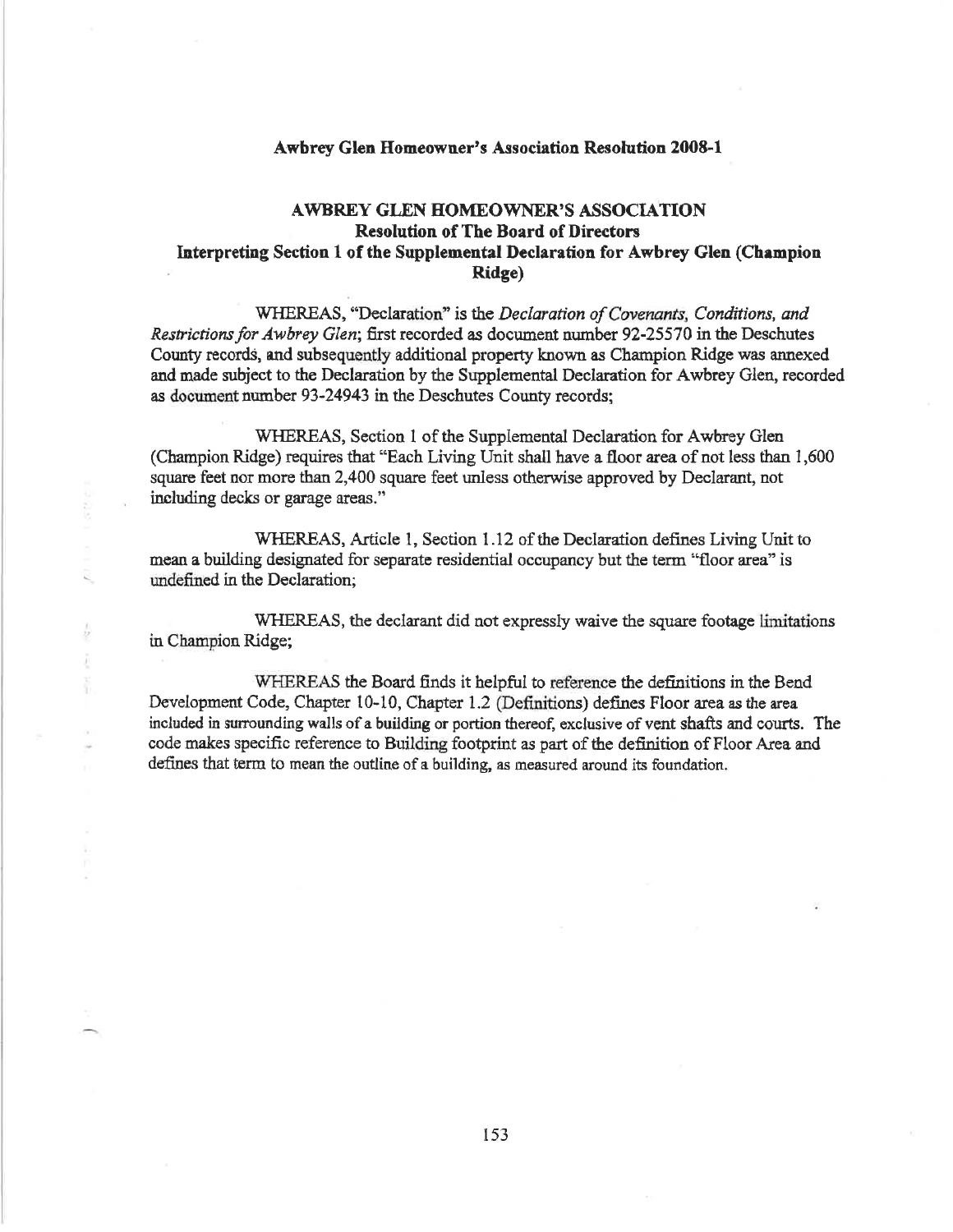NOW, BE IT RESOLVED, that the Board interprets the phrase "floor area" contained in Section 1, of the Supplemental Declaration for Awbrey Glen (Champion Ridge), as follows:

- A. "Floor Area" consists of the sum of the gross horizontal areas of all floors of the Living Unit, measured from the exterior faces of the exterior walls of the building(s), and all other enclosed volumes that could be utilized as floor area. Excluded from "Floor Area" are garages, decks or other similar structures for accessory uses.
- **B.** In determining the floor area of existing buildings, the footprint shall be taken into account and no improvement or use of any unfinished or partially finished areas within the existing footprint shall be interpreted as extending or adding to the floor area as built and previously approved. Footprint is the area outlined by the foundation of the building on which a stem wall rests. The footprint does not include areas below exterior decking even if enclosed by skirting. Nothing in this interpretation shall be construed to permit changes in the roofline or other additions or alterations that would add to the gross horizontal areas within the existing structure.
- $C_{\rm c}$ Nothing in this interpretation of "floor area" vacates, diminishes or otherwise restricts the discretion of the Architectural Review Committee in considering whether to approve or deny a proposed improvement. Nor does this interpretation amend or in any way alter the obligations of owners in the governing documents to submit plans to the Architectural Control Committee for review or to strictly comply with such plans if approved.

ATTEST:

President, Board of Directors Awbrey Glen Homeowner's Association

Secretary Awbrey Glen Homeowner's Association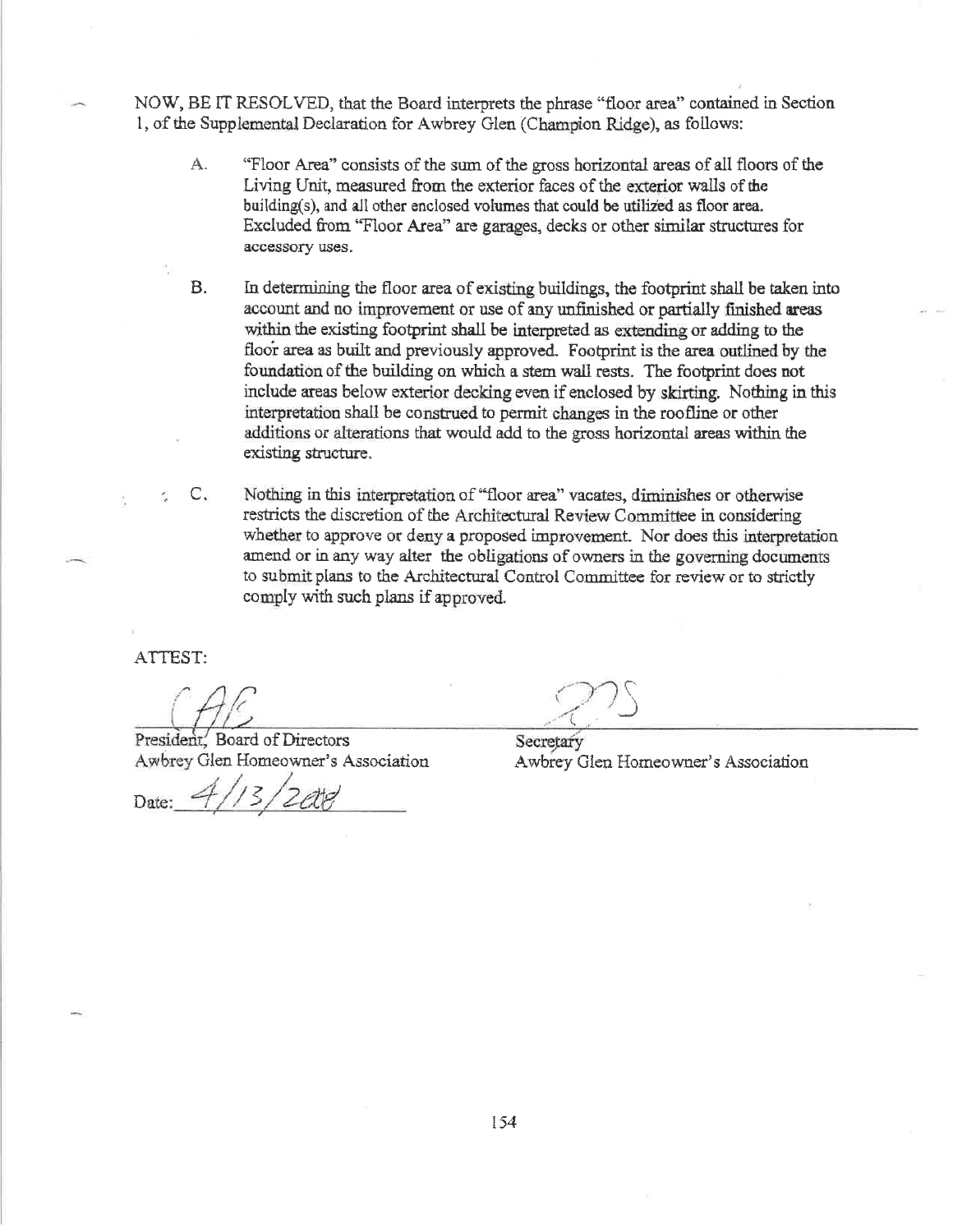## Awbrey Glen Homeowner's Association Resolution 2008-2

## **AWBREY GLEN HOMEOWNER'S ASSOCIATION Resolution of The Board of Directors** Interpreting Section 1 of the Supplemental Declaration for Awbrey Glen (Pine Canyon)

WHEREAS, "Declaration" is the Declaration of Covenants, Conditions, and Restrictions for Awbrey Glen; first recorded as document number 92-25570 in the Deschutes County records, and subsequently additional property known as Pine Canyon was annexed and made subject to the Declaration by the Supplemental Declaration for Awbrey Glen, recorded as document number 96-10269 in the Deschutes County records;

WHEREAS, Section 1 of the Supplemental Declaration for Awbrey Glen (Pine) Canyon) requires that "Each Living Unit shall have a floor area of not less than 1,800 square feet nor more than 2,600 square feet unless otherwise approved by Declarant, not including decks or garage areas"

WHEREAS, Article 1, Section 1.12 of the Declaration defines Living Unit to mean a building designated for separate residential occupancy but the term "floor area" is undefined in the Declaration;

WHEREAS, the declarant did not expressly waive the square footage limitations in Pine Canyon;

WHEREAS the Board finds it helpful to reference the definitions in the Bend Development Code, Chapter 10-10, Chapter 1.2 (Definitions) defines Floor area as the area included in surrounding walls of a building or portion thereof, exclusive of vent shafts and courts. The code makes specific reference to Building footprint as part of the definition of Floor Area and defines that term to mean the outline of a building, as measured around its foundation.

大學 医牙科皮革 医心理学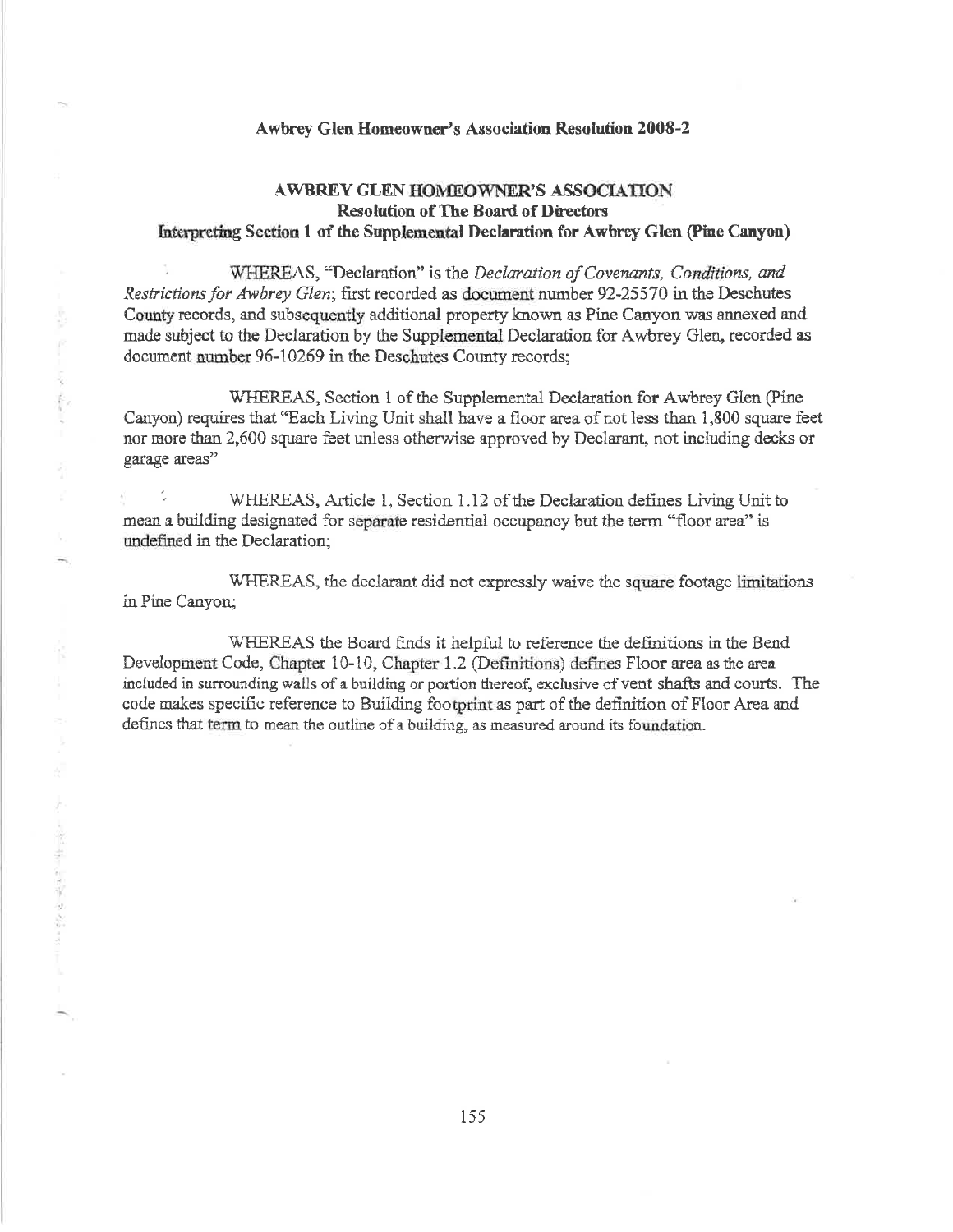NOW, BE IT RESOLVED, that the Board interprets the phrase "floor area" contained in Section 1, of the Supplemental Declaration for Awbrey Glen (Pine Canyon), as follows:

- A. "Floor Area" consists of the sum of the gross horizontal areas of all floors of the Living Unit, measured from the exterior faces of the exterior walls of the building(s), and all other enclosed volumes that could be utilized as floor area. Excluded from "Floor Area" are garages, decks or other similar structures for accessory uses.
- **B.** In determining the floor area of existing buildings, the footprint shall be taken into account and no improvement or use of any unfinished or partially finished areas within the existing footprint shall be interpreted as extending or adding to the floor area as built and previously approved. Footprint is the area outlined by the foundation of the building on which a stem wall rests. The footprint does not include areas below exterior decking even if enclosed by skirting. Nothing in this interpretation shall be construed to permit changes in the roofline or other additions or alterations that would add to the gross horizontal areas within the existing structure.
	- Nothing in this interpretation of "floor area" vacates, diminishes or otherwise restricts the discretion of the Architectural Review Committee in considering whether to approve or deny a proposed improvement. Nor does this interpretation amend or in any way alter the obligations of owners in the governing documents to submit plans to the Architectural Control Committee for review or to strictly comply with such plans if approved.

ATTEST:

 $C_{1}$ 

President, 'Board of Directors Awbrey Glen Homeowner's Association

Secretary Awbrey Glen Homeowner's Association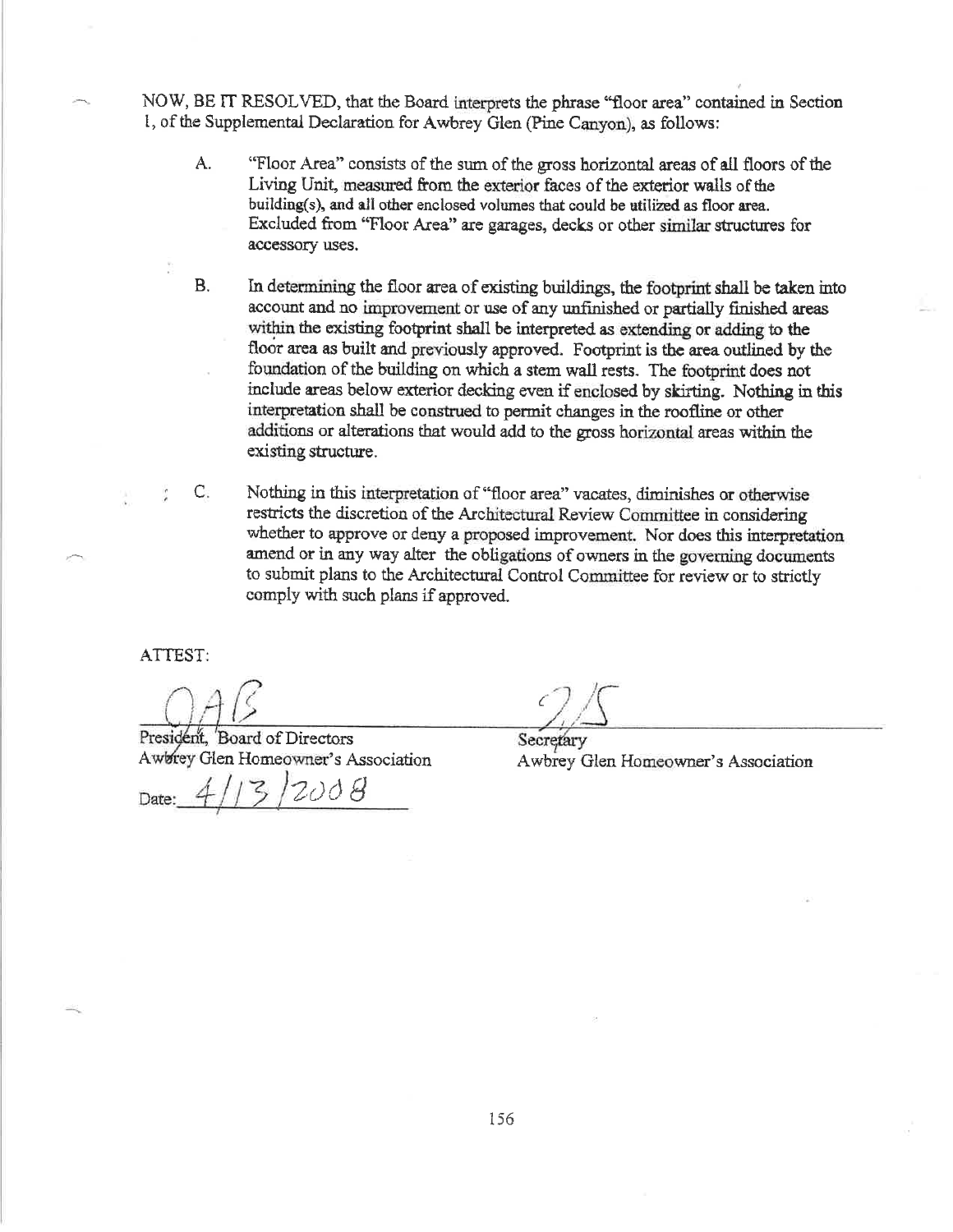## Awbrey Glen Homeowner's Association Resolution 2009-1

## AWBREY GLEN HOMEOWNER'S ASSOCIATION, INC.

## **Resolution of The Board of Directors**

## **Election of The Board of Directors**

WHEREAS, "Declaration" is the Declaration of Covenants, Conditions, and Restrictions for Awbrey Glen, "Bylaws" is Bylaws of Awbrey Glen Homeowner's Association, Inc., "Act" is the Oregon Planned Community Act, ORS 94.550 - 94.783 and "Association" is Awbrey Glen Homeowner's Association, Inc.;

WHEREAS, Article 8, Section 8.8 of the Declaration and Article V, Section 3 of the Bylaws requires the members of the Association to elect Directors;

WHEREAS, Article IV, Section 8 of the Bylaws allows members of the Association to vote by mail to elect Directors;

WHEREAS, First Amendment of the Bylaws (June 18, 2003) established the numbers of Directors at five, the period of office to be four years and that no more than three new members are elected in any one-year period.

NOW, THEREFORE, IT IS RESOLVED, that pursuant to the authority of the Association as set forth in Article 8, Sections 8.8 of the Declaration, Article IV, Section 8, Article V, Section 3 of the Bylaws and the First Amendment of the Bylaws the following be adopted to provide for the election of Directors.

纂

The election of Directors shall take place prior to the annual meeting, which is 1. normally held in June of each year. The notice of the date of the election shall be sent to all homeowners at least 60 days prior to the election.

The Board may, but is not required to, appoint a Nominating Committee to recruit  $2.$ and appoint qualified candidates to run for election to the Board. The committee shall be composed of at least three members of the Association. The Chairman of the Nominating Committee shall be a Director that is not up for election. A member of the Nominating Committee may not be a candidate for election while serving on the Nominating Committee.

The Nominating Committee (if used) shall be appointed at least 60 days prior to 3. the scheduled election date and shall provide their candidate list to the Board at least 45 days prior to the election. The list of candidates presented to the Board shall equal the number of vacancies on the Board.

The Board must approve the candidate list before placing the names on the ballot. 4. If the Board does not approve a candidate, the Nominating Committee shall submit additional names as necessary.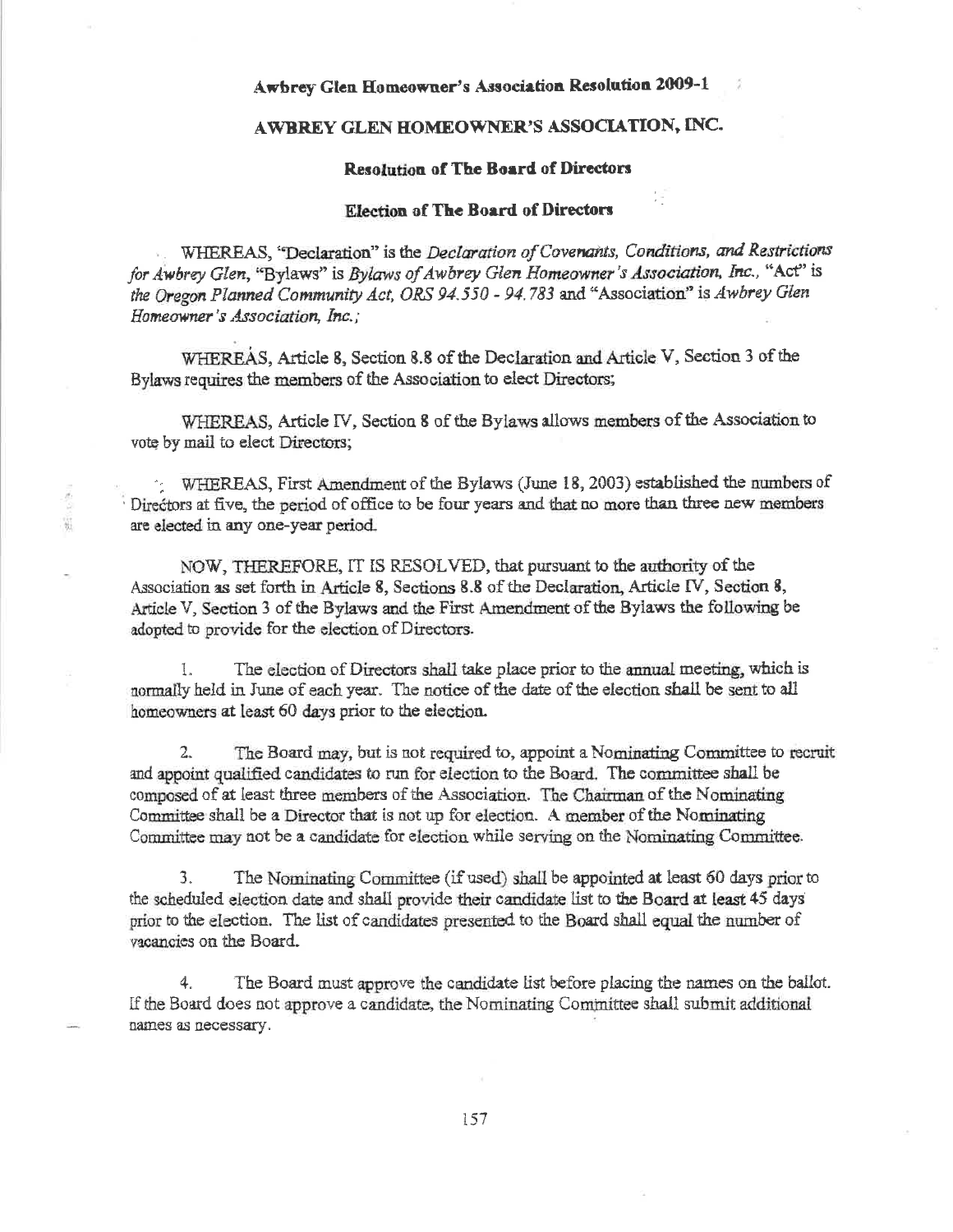$5<sub>1</sub>$ In addition to those persons solicited by the Nominating Committee, or if the Board chooses not to use a Nominating Committee, any member of the association may request to be included on the ballot. The notice of election shall contain instructions and the schedule for individuals wishing to run for the Board.

6. All candidates for election will submit experience and biographical information as requested by the Board at least 30 days prior to the election.

 $7<sub>1</sub>$ Ballots shall be distributed to all members of the association at least 15 days prior to the election date.

An independent accounting firm, selected by the Board, shall collect the ballots 8. and notify the Board of the results. Ballots that are received after the closing date shall not be counted.

9. The elected candidates shall be notified, meet with the Board before the annual meeting, and shall be introduced at the annual meeting. At this meeting, offices of the Board shall also be elected.

NOW, BE IT FURTHER RESOLVED, a copy of this resolution shall be sent to all Owners at their last known address.

ATTEST:

President, Board of Directors Awbrey Glen Homeowner's Association, Inc.

Secretary, Board of Directors

Awbrey Glen Homeowner's Association, Inc.

Date: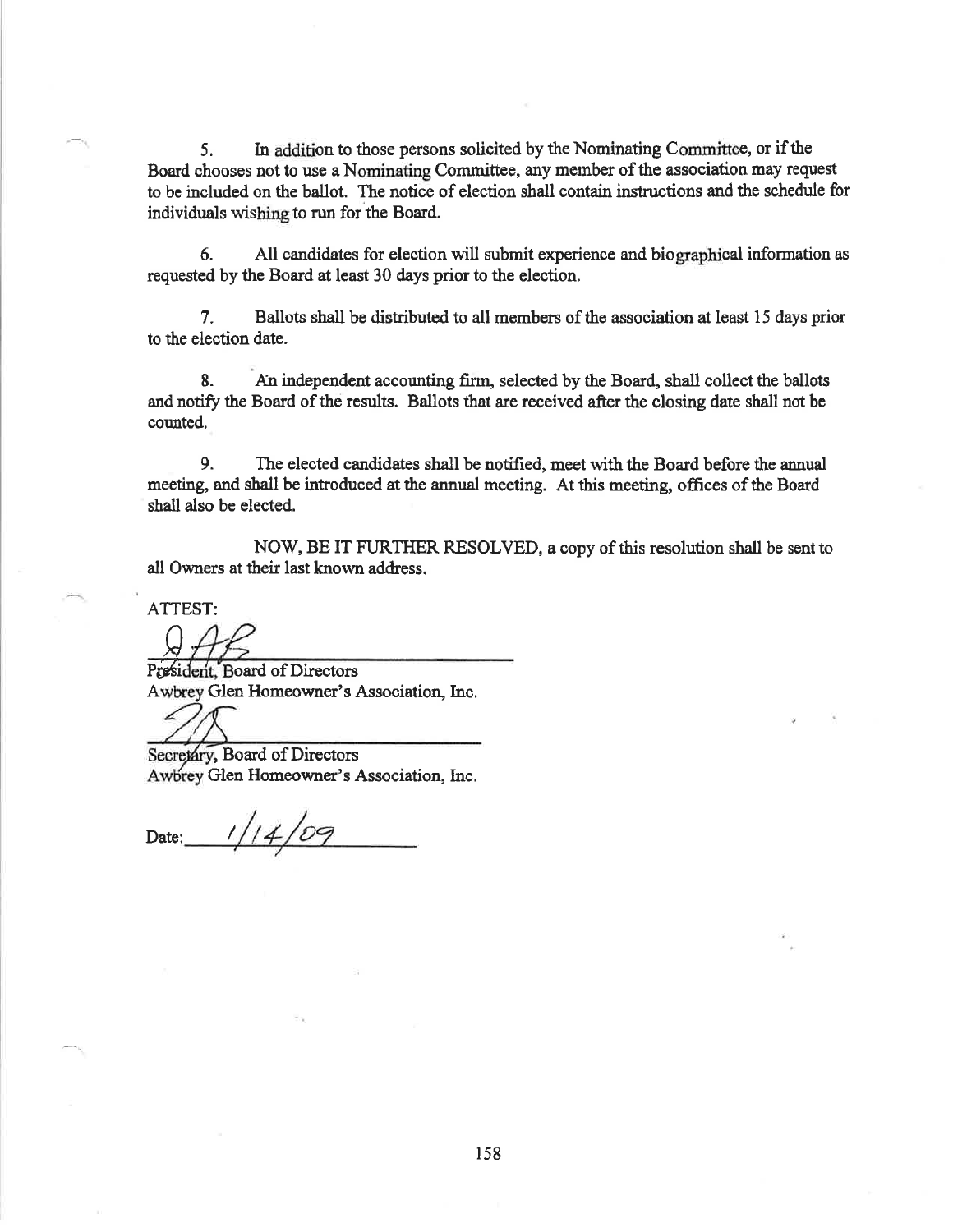## Resolution 2009-2

#### AWBREY GLEN HOMEOWNERS ASSOCIATION, INC.

## Resolution of the Board of Directors

## COLLECTION OF UNPAID CHARGES

WHEREAS, "Declaration" is the Declaration of Covenants, Conditions, and Restrictions for Awbrey Glen, "Bylaws" is Bylaws of Awbrey Glen Homeowners Association, Inc., "Act" is the Oregon Planned Community Act, ORS  $94.550 - 94.783$ and "Association" is Awbrey Glen Homeowners Association, Inc.:

WHEREAS, "assessments," as used in this Resolution, includes all amounts validly assessed against a Lot or Homesite Owner ("Owner") pursuant to the Declaration, the Association's Bylaws, Rules and Regulations, and any Board of Directors ("Board") Resolutions, including, but not limited to common expenses, interest, fees, fines, attomey fees and all collection costs;

WHEREAS, Article 8, Section 8.10 of the Declaration and Article XIV of the Bylaws allow the Association to adopt rules and enforce compliance with the Declaration, Bylaws, and administrative rules and regulations;

WHEREAS, Article 11, Section 11.1 of the Declaration and ORS  $94.630(1)(n)$ authorize the Board to establish late charges and fines;

WHEREAS, Article 10, Section 10.7 of the Declaration provides that all assessments, together with interest, attomey fees and costs of collection shall be a continuing lien upon the homesite against which each such assessment is made;

WHEREAS, Article 11, Section 11.3(b) and (c) of the Declaration authorizes the Board, on behalf of the Association, to bring suit to foreclose the lien against the homesite and/or to bring an action to obtain a money judgment against an Owner for damages and/or for unpaid assessments;

WHEREAS, Article 11, Section 11.6 of the Declaration provides that Owners shall be obligated to pay reasonable fees and costs including, but not limited to, attomey fees incurred in connection with efforts to collect delinquent and unpaid assessments, to enforce the provisions of the Declaration, Bylaws, rules and regulations or the Act;

WHEREAS, assessments are currently due and payable annually in advance on the first day of every calendar year. Optional payment plans for monthly, quarterly or semi-annually are provided with rebilling fees applied and stated at the Owners request.

Page 1. Resolution of the Board of Directors of Awbrey Glen Homeowners Association, Inc.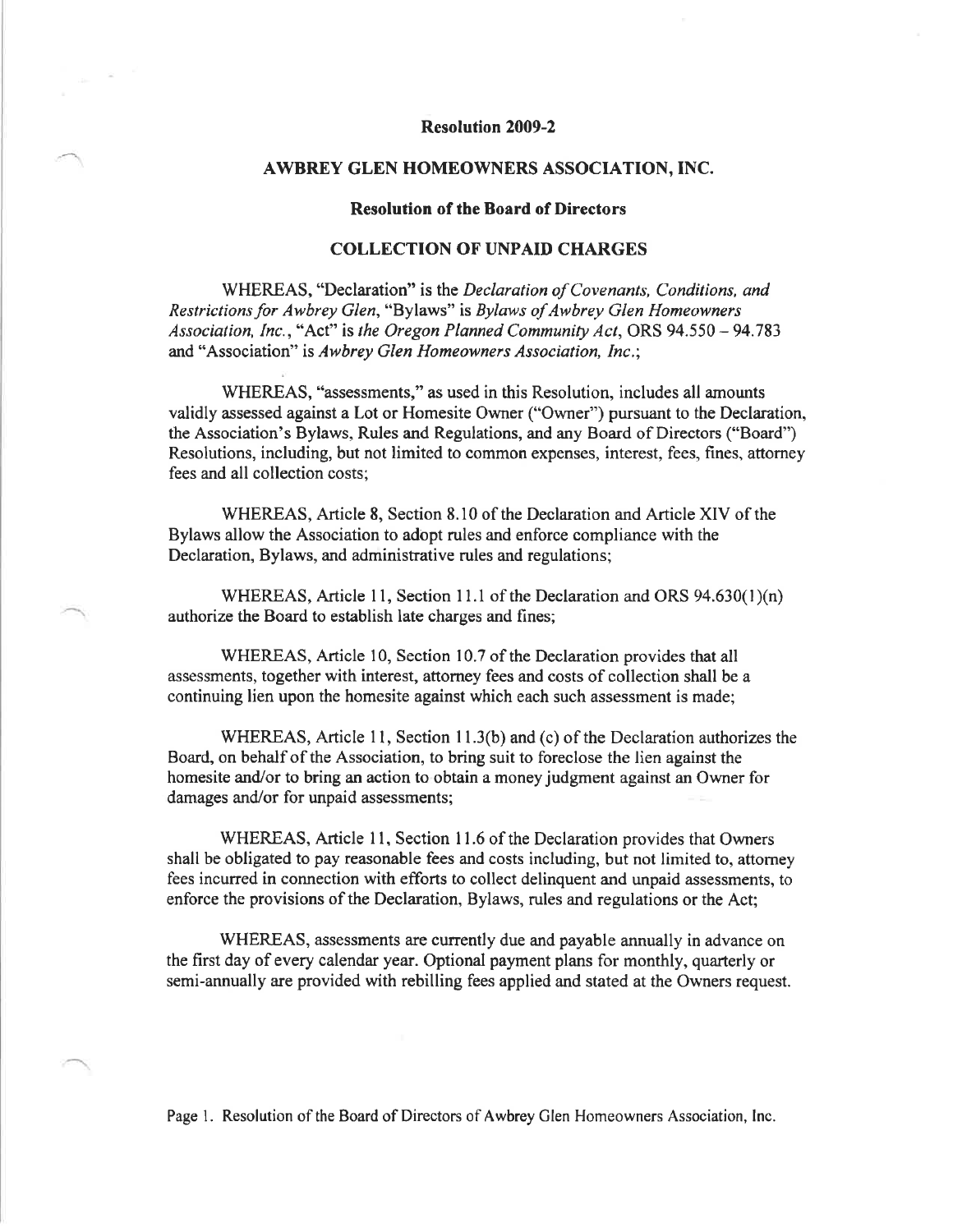WHEREAS, from time to time Owners become delinquent in the payments of their assessments and fail to respond to the demands from the Board to bring their accounts current, and it is imperative assessment payments are timely received;

WHEREAS, pursuant to Article 11, Section 11.6 of the Declaration interest at the rate of 12% per annum on all unpaid charges shall accrue;

WHEREAS, the Board deems it in the Association's best interest to adopt a uniform and systematic procedure for the collection of unpaid assessments in a timely manner, and further believes it to be in the Association's best interest to refer these accounts promptly to an attomey for collection so as to minimize the Association's loss of assessment revenue.

NOW, THEREFORE,IT IS RESOLVED, that pursuant to the authority of the Association as set forth in Article 11, Sections 11.3 and 11.6 of the Declaration and ORS  $94.630(1)(n)$ , there is hereby levied a late fee against any assessment account for any assessment which is not paid in full within thirty (30) days of the date such assessment is due; and such late fee shall be twenty-five dollars (\$25.00) per month on any delinquent amount due.

NOW, BE IT FURTHER RESOLVED, that the following steps be adopted to provide for the uniform and systematic procedure for the collection of unpaid assessments:

1. All assessments shall accrue interest at the rate of twelve percent (12%) from the date such assessment is first due.

2. If any assessment remains unpaid by an Owner for more than thirty (30) days from the due date for its payment, the Board or Agent directed by the Board shall send a notice to the Owner indicating the amount due, including notice of the late fees and interest, and demand for immediate payment thereof.

3. If any assessment remains unpaid by the Owner for more than sixty (60) days from the due date for its payment, the Board or Agent directed by the Board, shall begin the collection process by: (a) sending a written demand for payment; (b) prepare and record a lien against the Owner's homesite; (c) notify the Owner within twenty  $(20)$ days of recording that the lien has been recorded; and (d) may notify any first mortgage or trust deed holder of the Owner's default, if applicable. The lien amount shall include all collection costs to date, including any fees and/or costs of preparing and/or recording the lien, any notice of lien required by law, and any notice to a first mortgage holder, if applicable. The demand for payment shall notify the Owner of the Owner's liability for payment of charges imposed by to cover fees and costs associated with all collection efforts. The demand for payment shall include all collection costs to date. The Board can turn over the process and/or collection of this debt to the Association's Attorney any time during this process.

Page 2. Resolution of the Board of Directors of Awbrey Glen Homeowners Association, Inc.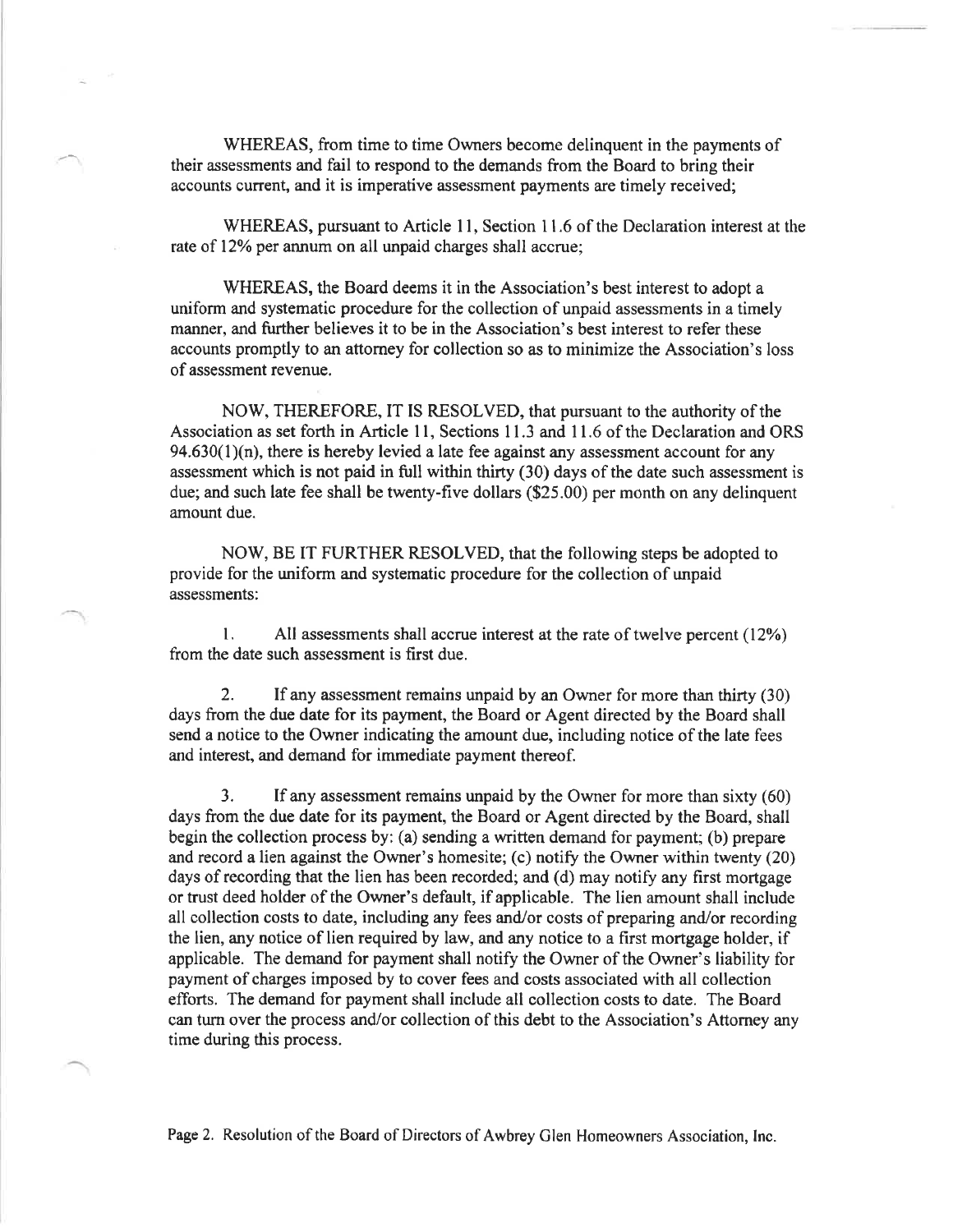4. If any assessment remains unpaid by the Owner thirty (30) days after the date of the demand, Board, Homeowner Association Manager, or Association's Attomey shall send Owner a ten  $(10)$  day demand letter for payment notifying the Owner that if full payment is not received within ten (10) days of the date of the letter the Association intends to file suit to either obtain a money judgment or foreclose on the lien. The demand shall include the updated amount owing, including all collection costs to date.

5. If any assessment remains unpaid by the Owner ten (10) days after the tenday demand letter/notice of intent to file suit, the Association's Attorney shall file suit for <sup>a</sup>money judgment, unless the Board, after recommendation by Attomey, determines that lien foreclosure is advisable under the circumstances. In such cases, the Attomey may file a lawsuit for a money judgment, for foreclosure, or for both a money judgment and foreclosure, as permitted by applicable law.

6. If the Association is successful in obtaining a money judgment, the Association's Attorney shall collect on the judgment by any means provided by law

NOW, BE IT FURTHER RESOLVED, that all legal fees and costs incurred in the collection of a delinquent account shall be assessed against the delinquent Owner and shall be collected as an assessment as provided in the Bylaws, Declaration and the Act.

NOW, BE IT FURTHER RESOLVED that neither the Board nor any of its agents shall discuss the collection of the account directly with the Owner after it has been tumed over to Attorney, unless one of the Attomeys is present or has consented to the contact and/or contract.

NOW, BE IT FURTHER RESOLVED, that Attorney shall have the discretion to enter into an installment payment plan with a delinquent Owner in appropriate circumstances. Any payment plan providing for a down payment of less than the greater of one-third (1/3) of the delinquent balance or twice the current monthly assessment, or a duration in excess of twelve (12) months shall require approval of the Board president.

NOW, BE IT FURTHER RESOLVED, that Attorney, in its initial demand notice shall communicate to Owner that the account has been turned over to it for collection, and that all payments are to be made to Attomey until the account has been brought current.

NOW, BE IT FURTHER RESOLVED, that nothing in this Resolution precludes the Board from taking further action in the collection of unpaid assessments permitted by the Association's goveming documents or applicable law, including, but not limited to, adopting or enforcing rules regarding the termination of utility services paid for out of assessments of the association and access to and use of recreational and service facilities available to Owners and, after giving notice and an opportunity to be heard, terminate the rights of any Owners to receive such benefits or services until the conection of any violation covered by such rule has occurred.

Page3. Resolution of the Board of Directors of Awbrey Glen Homeowners Association, Inc.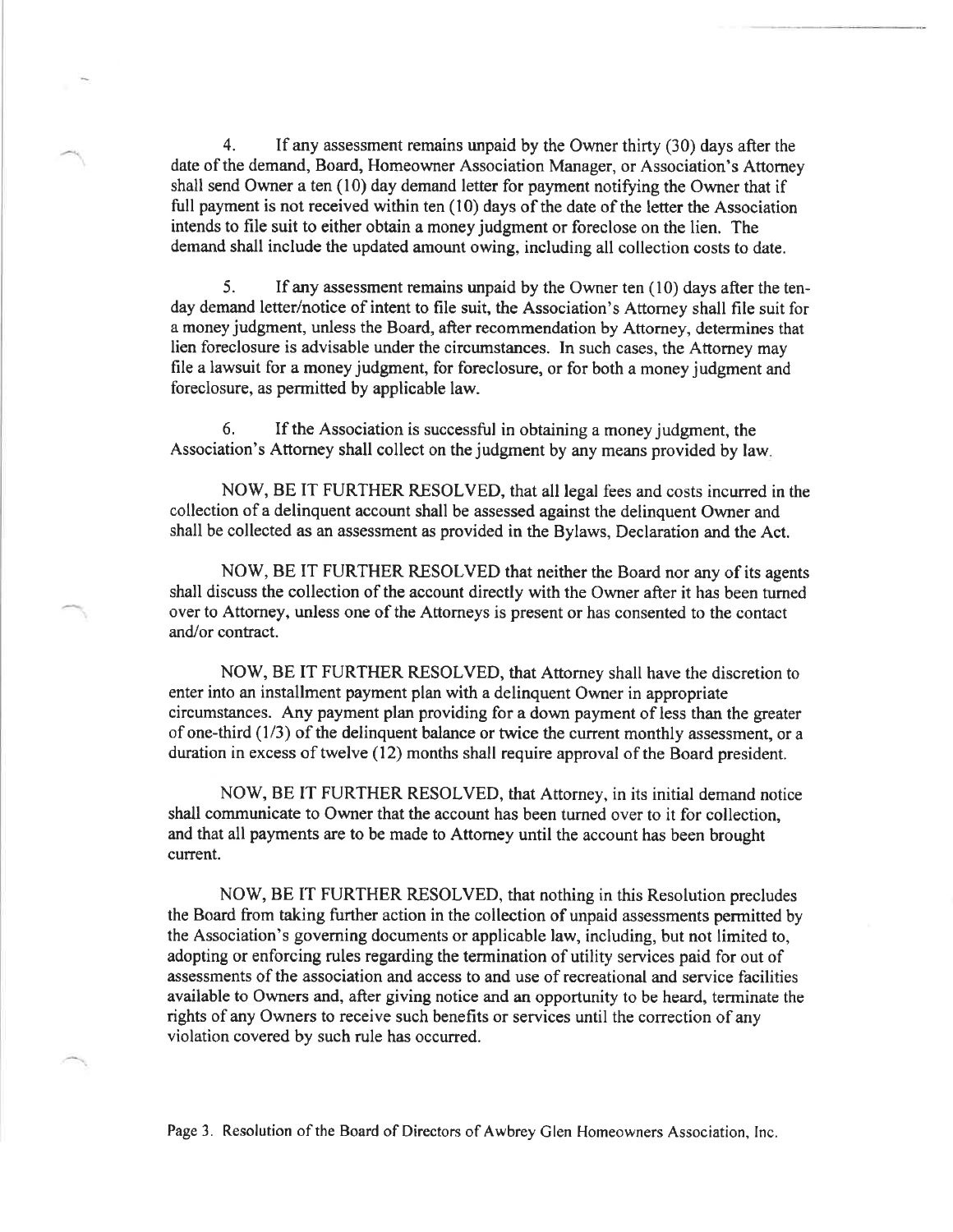$(1/3)$  of the delinquent balance or twice the current monthly assessment, or a duration in excess of twelve (12) months shall require approval of the Board president.

NOW, BE IT FURTHER RESOLVED, that Attorney, in its initial demand notice, shall communicate to Owner that the account has been turned over to it for collection, and that all payments are to be made to Attorney until the account has been brought current. The Association hereby grants to Attorney its limited power of attorney to endorse for deposit checks made payable to the Association (or its agent manâgement company, if any) in satisfaction of accounts sent to Attomey for collection. Attorney shall deposit all payments in its trust account. All amounts collected shall be disbursed by Attorney according to the provisions of the Association and Attomey representation agreement.

NOW, BE IT FURTHER RESOLVED, that nothing in this Resolution precludes the Board from taking further action in the collection of unpaid assessments permitted by the Association's goveming documents or applicable law, including, but not limited to, adopting or enforcing rules regarding the termination of utility services paid for out of assessments of the association and access to and use of recreational and service facilities available to Owners and, after giving notice and an opportunity to be heard, terminate the rights of any Owners to receive such benefits or services until the correction of any violation covered by such rule has occuned.

NOW, BE IT FURTHER RESOLVED, that a copy of this resolution shall be sent to all Owners at their last known address.

ATTEST:

Resident, Board of Directors<br>Awbrey Glen Homeowners Association, Inc. Awbrey Glen Homeowners A

Date: June 22, 200

Awbrey Glen Homeowners Association, Inc.

Page 4. Resolution of the Board of Directors of Awbrey Glen Homeowners Association, Inc.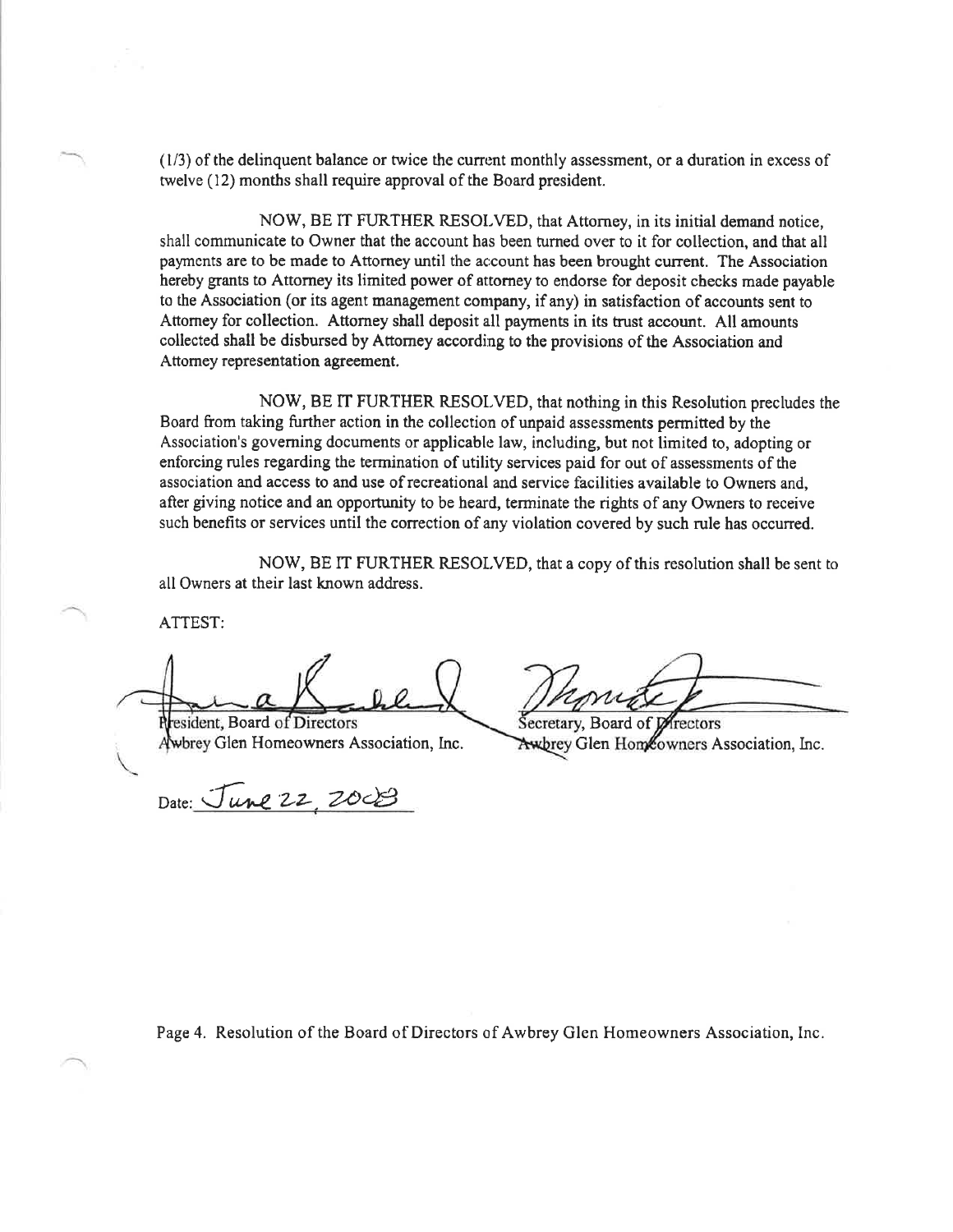## Resolution 2009-4

## AWBREY GLEN HOMEOWNER'S ASSOCIATION, INC.

## **Resolution of The Board of Directors**

#### Investment Policy

WHEREAS, Oregon Revised Statue 94.670 (2) requires all assessments to be deposited in the name of the Association in a separate federally insured account at a financial institution.

WHEREAS, Oregon Revised Statue 94.595 (7) requires prudent investment of reserve account funds.

BE IT RESOLVED that the replacement reserves and operating funds shall be invested in such amounts as may be authorized by the Board of Directors in accord with the following policy.

- A, No funds shall be deposited or invested except in authorized investments. Authorized investments are those that are in accordance with the Oregon Planned Community Act and with the declaration and bylaws of the Awbrey Glen Homeowners Association.
- B. All accounts, instruments, and other documentation of such investments shall be subject to the approval of, and may from time to time be amended by, the Board of Directors as appropriate, and they shall be reviewed at least annually.
- C. The Board of Directors shall appoint at least one director (normally the Treasure), annually to serve as the agent of the Board on all investment accounts.
- D. Investments shall be guided by the following goals, listed in decreasing order of importance:
	- l. Safety of principal. The long-term goal is safety of the replacement reserves.
	- 2. Liquidity and accessibility. Funds should be readily available for projected or unexpected expenditures.
	- 3. Minimal costs. Investment costs (redemption fees, commissions, and other transaction costs) should be minimized.
	- 4. Professional management. Funds should be invested with professional managers who have good reputations and sound credentials.
	- 5. Return. Funds should be invested to seek the highest level of return that is consistent with preservation of the purchasing power of the principle and accumulated interest.

 $R+x4 = 12/15/09$ 

Board of Directors Awbrey Glen Homeowners Association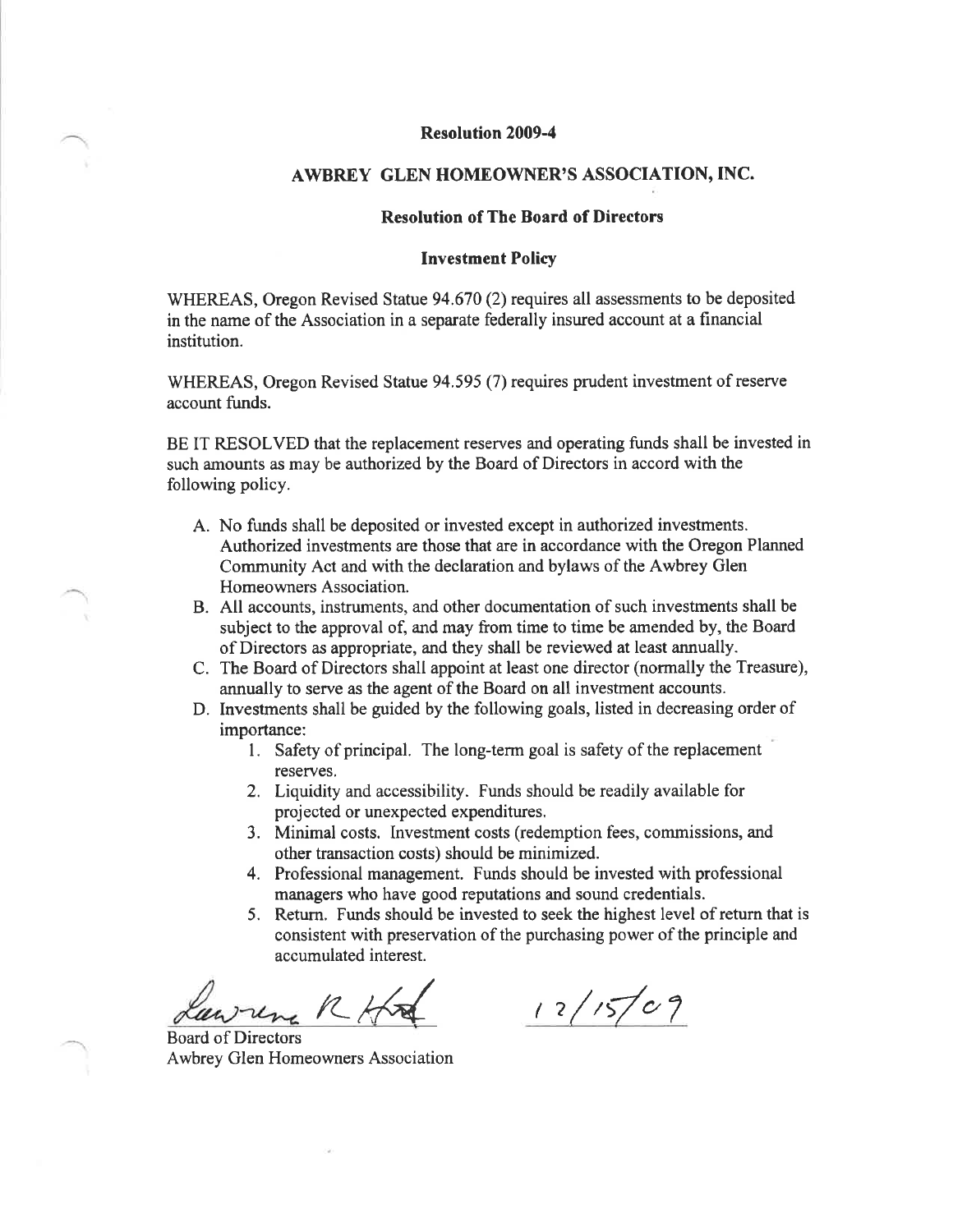#### Awbrey Glen Homeowner's Association Resolution 2010-l

## AWBREY GLEN HOMEOWNER'S ASSOCIATTON (AGHOA), INC.

### Resolution of the Board of Directors

#### Posting of Mnterial on AGHOA Bulletin Boards

WHEREAS, "Declaration" is the Declaration of Covenants, Conditions, and Restrictions for Awbrey Glen, "Bylaws" is Bylaws of Awbrey Glen Homeowner's Association, Inc., "Act" is the Oregon Planned Community Act, ORS 94.550 - 94.783 and "Association" is Awbrey Glen Homeowner's Association, Inc.;

NOW, THEREFORE, IT IS RESOLVED, that pursuant to the authority of the Association, as set forth in Article 8, Sections 8.10 of the Declaration and Article XIV of the Bylaws the following be adopted to provide guidance for posting material on Association bulletin boards.

- l. Items must be dated and a valid contact point (telephone number, email, postal address, etc.) must be included.
- 2. Items will be allowed to remain on the bulletin board for 14 days after posting.
- 3. ltems should be of general interest to the Association members, such as:
	- a. Vendor providing a service to homeowners.
	- b. Homeowner has lost an item and is looking for help locating.
	- c. Homeowner looking for a vendor.
	- d.Notice of an upcoming community event.
	- e. Homeowner has property for sale.
- 4. Items should not be personal in nature.
- 5. Items should not be political, controversial, or offensive in nature.
- 6. The management company shall be the sole determining authority for approving the postings. Should they deem a posting to be inappropriate, they will:
	- a. Immediately remove the posting.
	- b.Notify the poster the item was removed.
	- c. Indicate why the item was removed.
- 7. Should the poster continue to post items that are deemed inappropriate, action may be taken under Article I l.l of the Awbrey Glen Homeowners Association Declaration of Covenants, Conditions, and Restrictions. Should the poster be a vendor, they may be restricted from using any posting service provided on Awbrey Glen Homeowners Association property.

NOW, BE IT FURTHER RESOLVED, a copy of this resolution shall be sent to all Owners at their last known address.

**ATTEST:** Consiner

Hilliam

President, Board of Directors Awbrey Glen Homeowner's Association, Inc.

Secretary, Board of Directors Awbrey Glen Homeowner's Association (Inc.

Date:  $5/18/2010$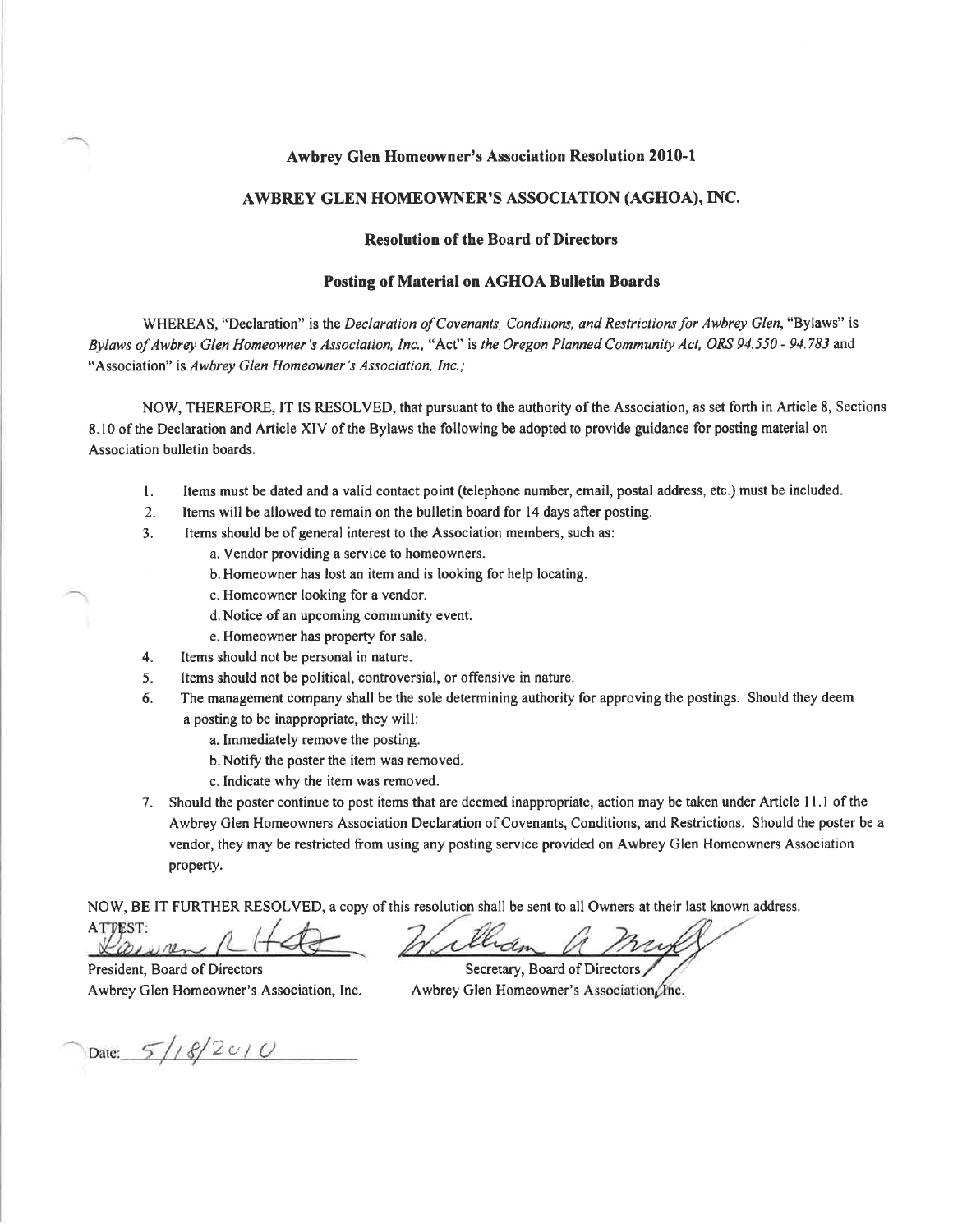# Awbrey Glen Homeowner's Association Resolution 2010-2 AWBREY GLEN HOMEOWNER'S ASSOCIATION (AGHOA), INC. Resolution of The Board of Directors

WHEREAS, Awbrey Glen Homeowner's Association, Inc. is governed by the Declaration of Covenants, Conditions, and Restrictions for Awbrey Glen (the "Declaration"), and the Bylaws of Awbrey Glen Homeowner's Association, Inc., (the "Bylaws"), and the Oregon Planned Community Act, ORS 94.550 - 94.783; and

WHEREAS, Article 8, Section 8.10 of the Declaration and Article XIV of the Bylaws allows the Association to adopt, modify, or revoke such rules and regulations governing the conduct of persons and the operation and use of home sites and the common areas as it may deem necessary or appropriate in order to assure the peaceful and orderly use and enjoyment of the property within Awbrey Glen; and

\ryHEREAS, ORS 94.670 (12) of the Oregon Planned Community Act allows the Association to adopt reasonable rules governing the frequency, time, location, and manner of examination and duplication of association records and the imposition of a reasonable fee for fumishing copies of âny documents, information or records described in that section; and

WHEREAS, that fee may include reasonable personnel costs for fumishing the documents, information or records;

#### NOW, THEREFORE, IT IS HEREBY

RESOLVED, that pursuant to the authority of the Association, as set forth in Article 8, Sections 8.10 of the Declaration, Article XIV of the Bylaws, and ORS 94,670, the following procedures shall be followed in fulfilling Owners' requests for documents:

1. Isolated Owner requests for copies of not more than ten (10) pages of Association documents that lhe Association is required by law to provide to Owners witl be honored within a reasonable time without charge.

PAGE 1. RESOLUTION

13455-000.599229.doc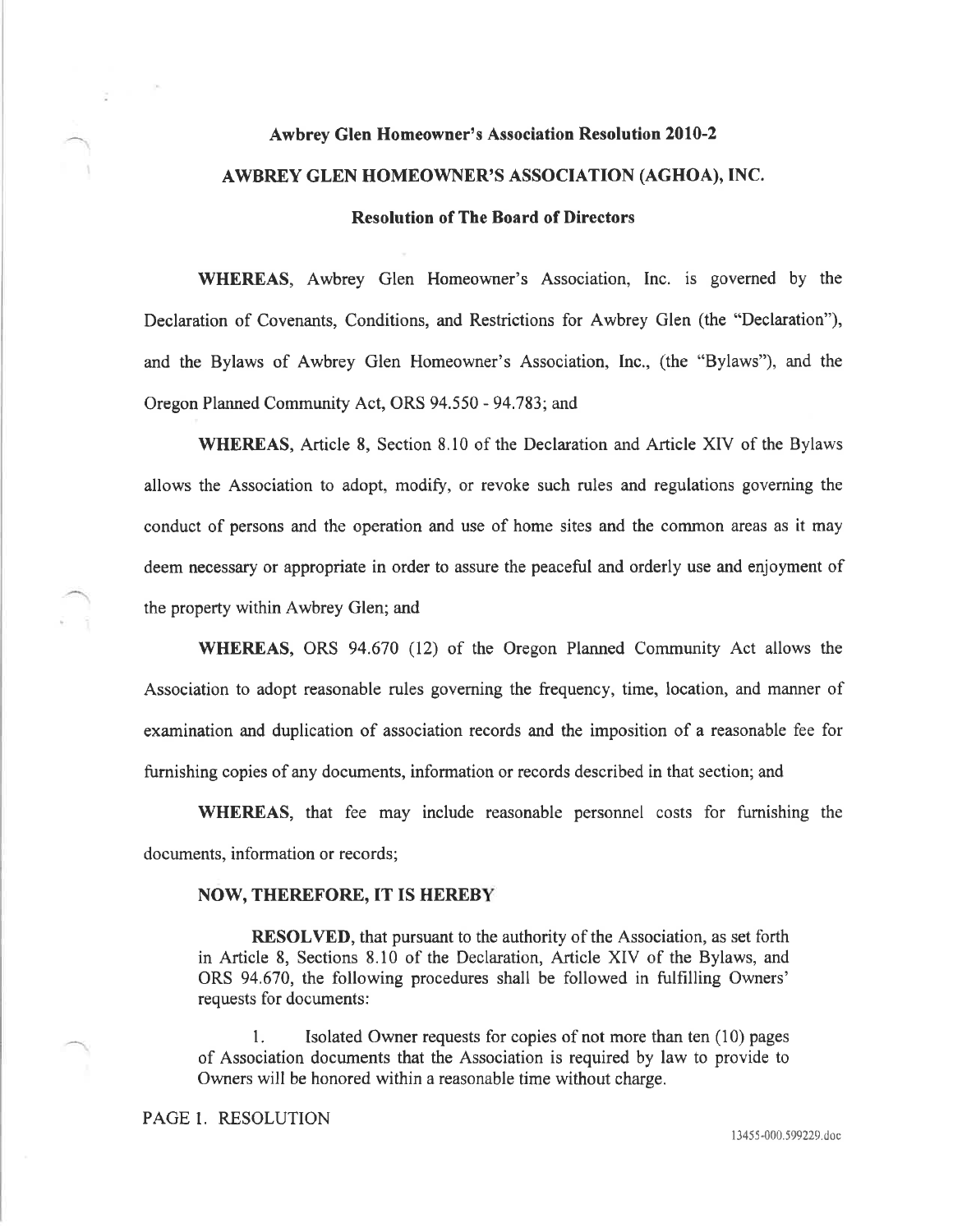2. All other Owner requests for such documents shall be honored within the time required by law subject to the Owner's prior payment of <sup>a</sup> reasonable charge, which shall include the following:

- A fee equal to the current per-page rate charged by a local copying company, such as Kinko's. A.
- Personnel costs incurred in fulfilling the request shall be billed at the administrative labor rate in the current management contract. A minimum time of 30 minutes will be billed for each request. B.
- C. Other fees incurred by the Association in fulfilling the request for information if the request is unusual in nature (aka color copies, oversized copies, etc.). These fees will be determined as needed.

3. When an Owner requests information, if fees are to be imposed, the homeowner will be given a good faith estimate of the cost for assembling and providing the information. This is an estimate only, and maybe exceeded as the situation determines.

IN WITNESS WHEREOF, the Chairman and Secretary hereby certify that the

foregoing Resolution was adopted by the Board of Directors at a duly called meeting on

 $\sqrt{\frac{k}{\epsilon}}$  //, 2010, and a copy of this Resolution shall be sent to all Owners at their last

known address.

## AWBREY GLEN HOMEOWNER'S ASSOCIATION, INC.

By:

President

By: taronk

Secretary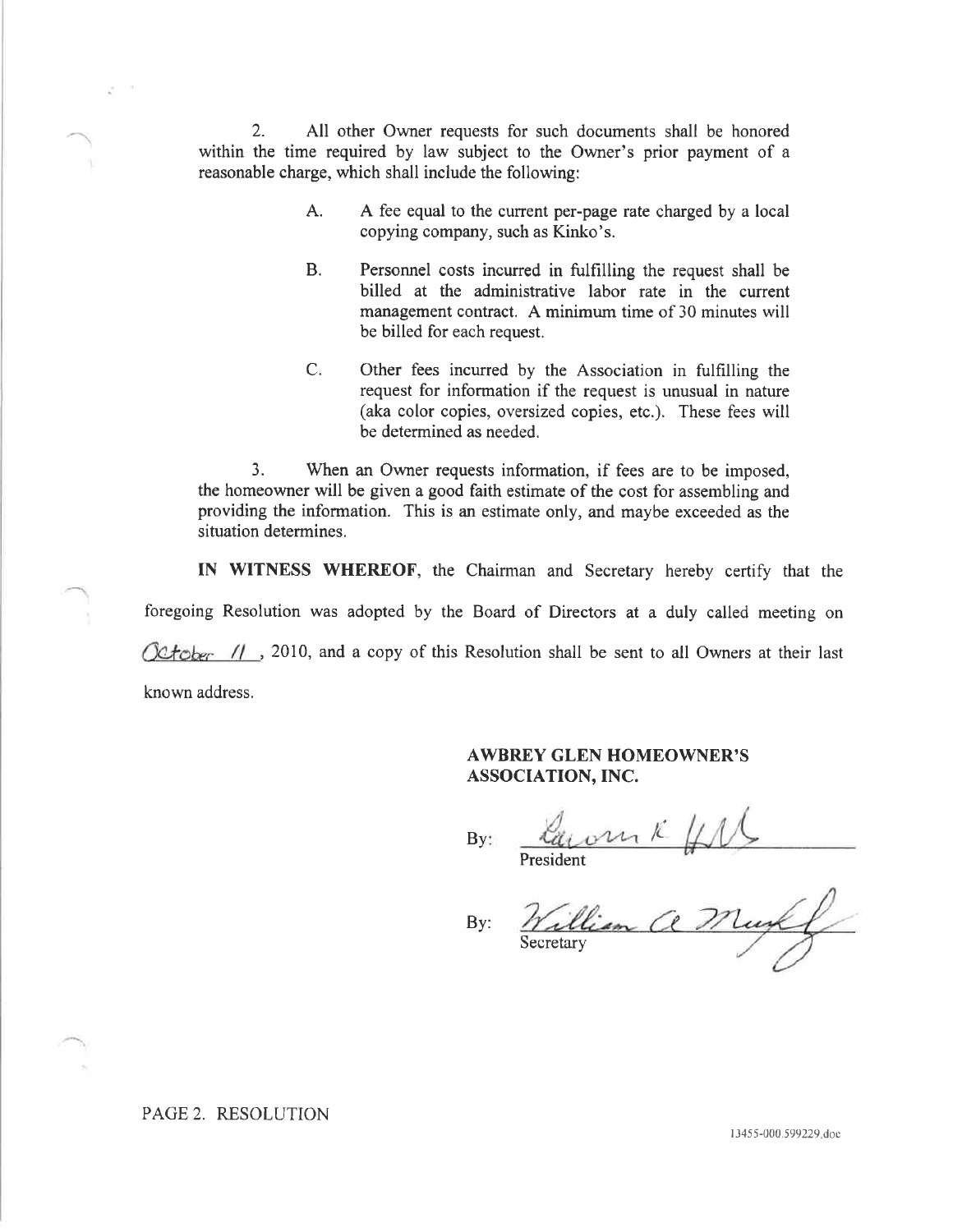$4\,$ 

20ll-1

# RESOLUTION OF THE BOARD OF DIRECTORS ESTABLIHSING GENERAL RULES OF CONDUCT FOR AWBREY GLEN HOMEOWNERS ASSOCIATION

WHEREAS, the Awbrey Glen governing documents contain certain general provisions prohibiting offensivc or annoying activity on Lots (see Declaration of CC&Rs Section 6.4 for example), such provisions do not expressly extend to activity or behavior on Awbrey Glen Common Areas.

WHEREAS, recent events at Awbrey Glen suggest that similar, but expanded restrictions are appropriate for Awbrey Glen Common Areas, as well as Lots; and

WHEREAS, Section 4.3(f)(ii) of the Awbrey Glen CC&Rs authorizes the Association

to adopt, amend, and repeal rules and regulations relating to the use of Common Areas;

IT IS HEREBY RESOLVED, that no offensive or commercial activity shall be carried on, nor shall anything be done on any Common Area which may be or become an annoyance or nuisance to other Owners; and it is hereby further

RESOLVED, that littering, vandalism, including, without limitation, all graffiti to private or common property, and the unauthorized taking of private property of another, and the unauthorized taking of the common property of the Awbrey Glen Homeowners Association is hereby prohibited; and it is hereby further

RESOLVED, that no person shall interfere with the authorized, quiet enjoyment of Awbrey Glen Common Area by another resident; and it is hereby further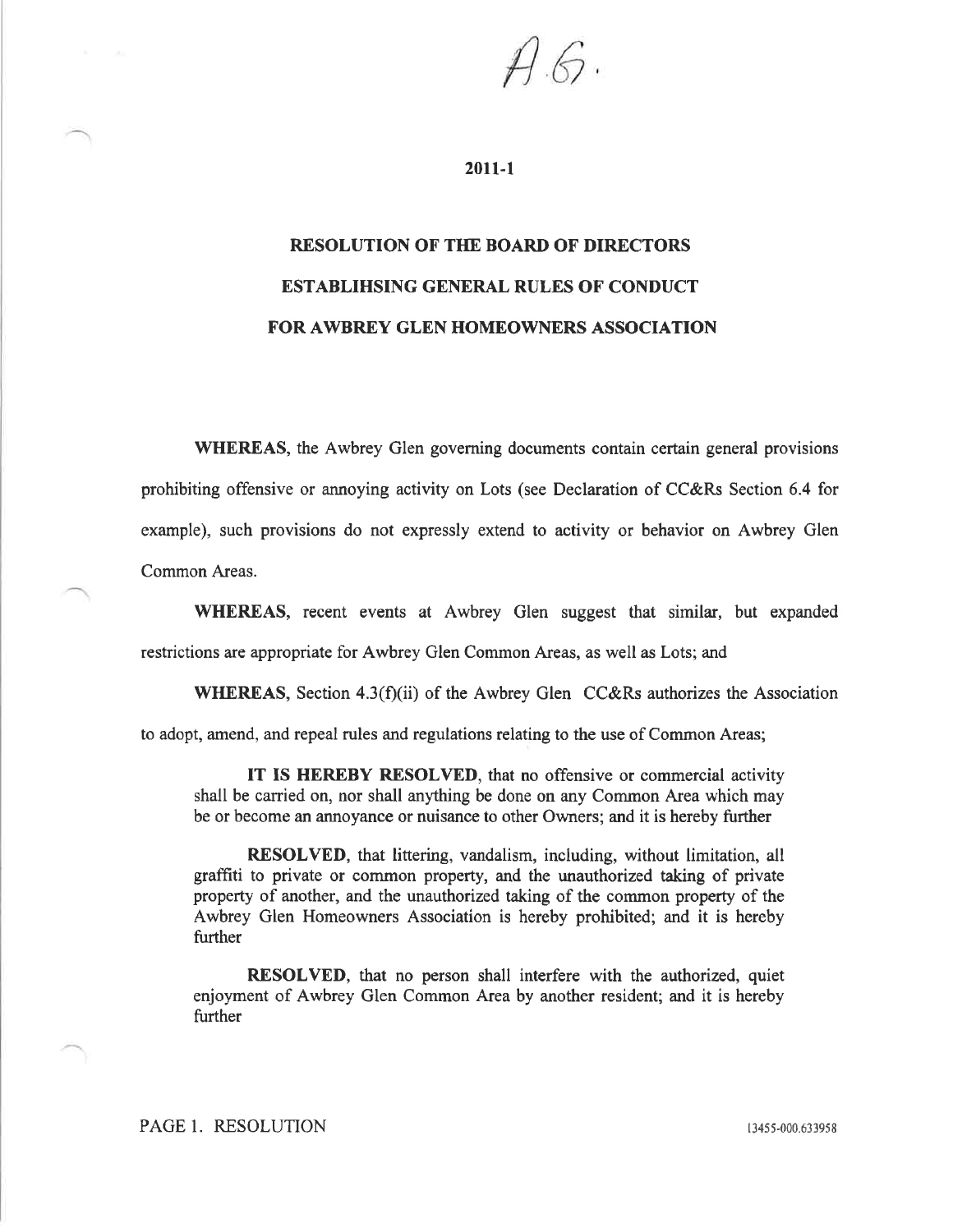RESOLVED, that all persons within Awbrey Glen shall take care while within Awbrey Glen, whether situated on any Lot or Common Area, not to create any excessive noise; and it is hereby further

RESOLVED, that any violation of any of the foregoing prohibitions shall subject the Owner responsible for such violation to any and all remedies available to the Association, including, without limitation, levying a fine in the like amount and manner as in the case of an Owner's violation of Section 6.5 of the Awbrey Glen CC&Rs, as such fine schedule may be amended from time to time.

IN WITNESS WHEREOF, the undersigned Chairman and Secretary hereby certify that

the foregoing Resolution was duly adopted by the Awbrey Glen Board of Directors at its meeting

held on  $\partial \varphi$ , 19, 2011.

Chairman

ham **Secretary**